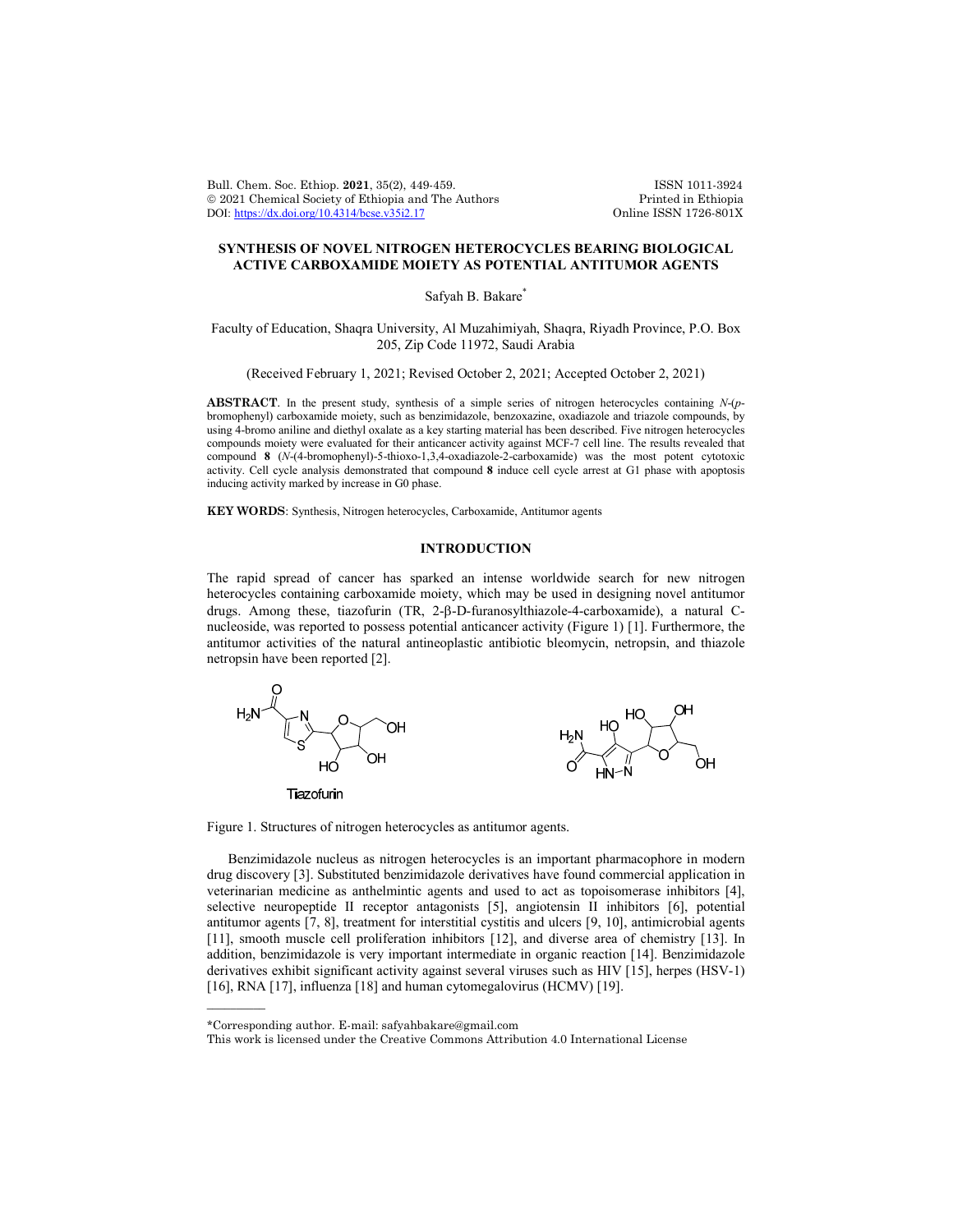Triazole nucleus as nitrogen heterocycles has an attracted wide attention of the medicinal chemists in search for new therapeutic molecules. Literature survey on triazoles has shown that these derivatives possess broad spectrum of biological activities including good P38 map kinase inhibition and anti-inflammatory activity [20-22].

Due to broad spectrum activities reported in the literature [23-28] so far, we have synthesized several nitrogen heterocycles containing carboxamide moiety, targeting for potent molecules possessing antitumor and kinase inhibitory activity [23].

We have described in this paper the synthesis of new nitrogen heterocycles bearing biologically active *N*-(4-bromophenyl) carboxamide moiety by using diethyl oxalate and *p*bromoaniline as starting material. Some synthesized nitrogen heterocycles were evaluated against cancer cell lines.

## **EXPERIMENTAL**

### *Chemistry*

<sup>1</sup>H-NMR spectra were recorded using Bruker 400 DRX-Avance NMR spectrometer. Chemical shifts of <sup>1</sup>H-NMR spectra were reported relative to tetramethyl silane (TMS). <sup>13</sup>C-NMR spectra were run using a Bruker DRX-Avance NMR spectrometer. The prepared compounds were dissolved in deuterated dimethyl sulfoxide (DMSO) as solvent. Splitting patterns were reported as s, singlet; d, doublet; t, triplet; q, quartet; m, multiplet; br, broad. IR spectra were recorded using a broker FT-8000 spectrometer and frequencies were expressed in cm<sup>-1</sup>. The molecular weight of the prepared compounds was determined by electron ionization (EI) mass spectrometer operating at 70 eV. Melting point of the synthesized compounds was measured with an electrothermal melting point apparatus and has not been corrected. All the prepared compounds give satisfactory elemental analyses within 0.04% of the theoretical values. The elemental analyses were carried out on a Perkin-Elmer 2400 series CHN. Chemicals and solvents were purchased from commercial sources in analytical grade purity.

# *Synthesis of ester oxalic acid amide*

A mixture of equimolar quantity of diethyl oxalate (0.01 mol) and 4-bromoaniline (0.01 mol) in 50 mL acetic acid was heated under reflux for 2-3 h. The reaction mixture was cooled and poured into ice-water with stirring. The solid product formed was collected after filtration, washed with water, dried, and recrystallized from ethanol to give **1**.

As colorless crystals, yield 63%. m.p. 121-123 °C. IR (KBr)  $v_{\text{max}}$ : 3265 (NH), 1753, 1705 (C=O), 1605, 1585 (C=C) cm-1 . 1 H-NMR (DMSO-*d6*) δ: 1.32 (t, 3H, CH3), 4.32 (q, 2H, OCH2), 7.58 (d, 2H, Ar-H), 7.86 (d, 2H, Ar-H), 11.03 (NHCO) ppm. Anal. calcd. For  $C_{10}H_{10}BrNO<sub>3</sub>$ (271): C, 44.28; H, 3.69; N, 5.17. Found: C, 44.09; H, 3.33; N, 5.01.

#### *Synthesis of 2-substituted aniline (2) and 2-substituted benzoic acid (3)*

A mixture of ester oxalic acid amide **1** (0.01 mol) and aromatic amine derivatives (namely, *o*phenylene diamine and anthranilic acid (0.01 mol) in 50 mL glacial acetic acid was heated under reflux for 2-3 h, then cooled and poured into water. The resulting solid was filtered off, washed with water and dried. Finally, the product was crystallized from butanol to give **2** and **3**.

### *2-[(4-Bromophenylamino)-carbonyl, (ethoxy)methylideneamino]aniline (2)*

As colorless crystals, yield 71%. m.p. 240-242 °C. IR (KBr)  $v_{\text{max}}$ : 3231 (NH), 1757, 1707 (C=O), 1603, 1595 (C=C) cm<sup>-1</sup>. <sup>1</sup>H-NMR (DMSO- $d_6$ ) δ: 1.33 (t, 3H, CH<sub>3</sub>), 4.32 (q, 2H, OCH<sub>2</sub>), 7.34-7.96 (m, 10H, Ar-H and NH<sub>2</sub>), 10.88, 11.04 and 11.11 (NHCO, N=C-OH) ppm. <sup>13</sup>C-NMR (DMSO-*d6*) δ: 162.44 (CO of amide), 160.90 (O-C=N), 159.01, 157.96 (N=C-OH), 145.79,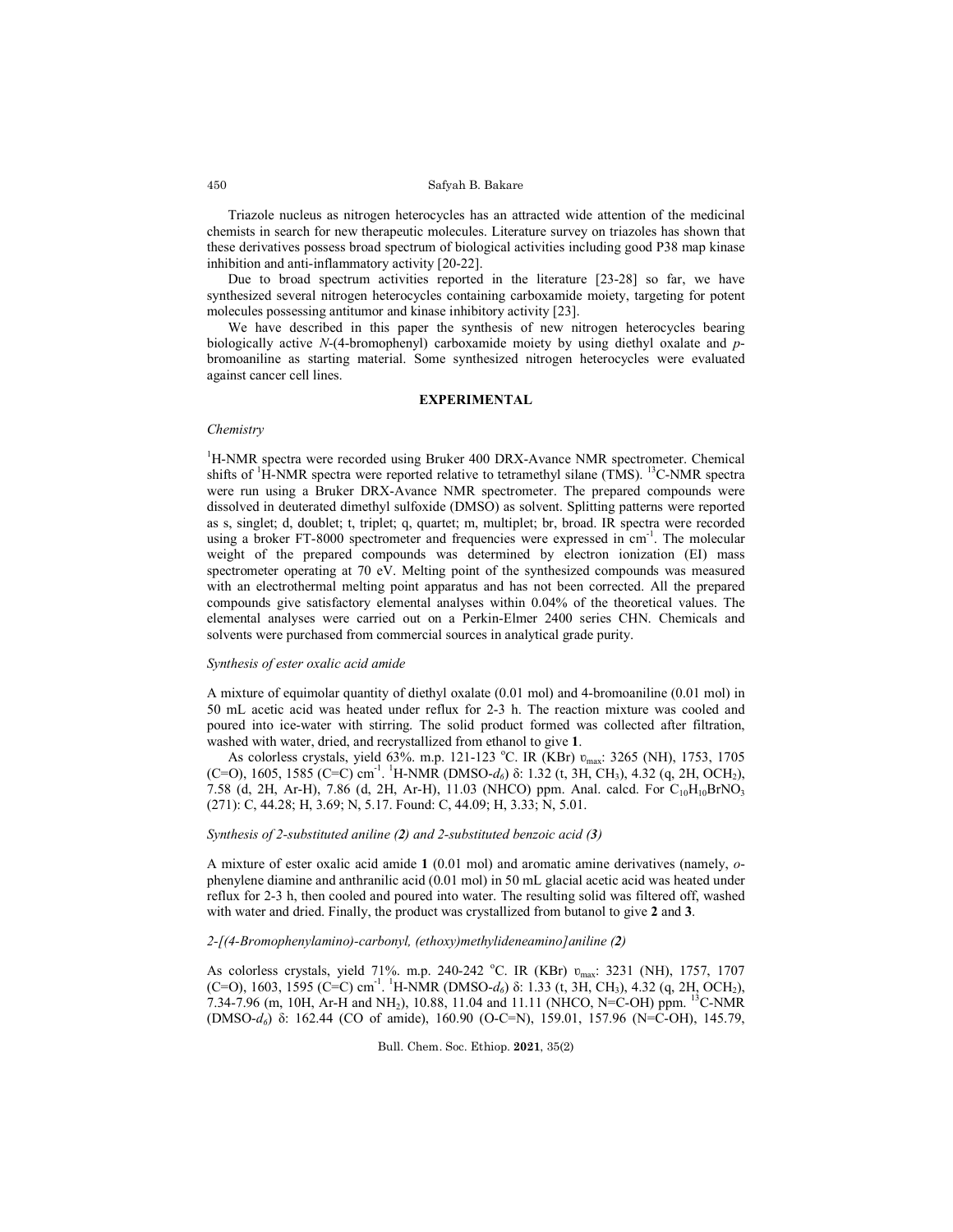142.30, 138.20, 137.70, 137.51, 137.39, 132.11, 132.04, 132.00, 122.91, 122.86, 122.60, 122.57, 117.09, 116.73, 116.41, 115.70 (C-aromatic), 62.98 (OCH<sub>2</sub>), 14.32 (CH<sub>3</sub>) ppm. MS: m/z  $(\%)=361 \text{ (M}^{\dagger})$ . Anal. calcd. For C<sub>16</sub>H<sub>16</sub>BrN<sub>3</sub>O<sub>2</sub> (361): C, 53.18; H, 4.43; N, 11.63. Found: C, 53.36; H, 4.56; N, 11.52.

## *2-[(1-Ethoxy-2-oxo-2-(phenylamino)ethylideneamino]benzoic acid (3)*

As yellow crystals, yield 69%. m.p. 215-217 °C. IR (KBr)  $v_{\text{max}}$ : 2930-3271 (br. OH), 3261 (NH), 1749, 1701 (C=O), 1603, 1587 (C=C) cm<sup>-1</sup>. <sup>1</sup>H-NMR (DMSO-*d<sub>6</sub>*) δ: 1.30 (t, 3H, CH<sub>3</sub>), 4.29 (q, 2H, OCH2), 7.21-8.02 (m, 7H, Ar-H), 8.61 (d, 1H, Ar-H), 10.86, 10.95 and 11.02 (NHCO and N=C-OH), 12.76 (s, 1H, COOH) ppm. Anal. calcd. For  $C_{17}H_{15}BrN_2O_4$  (390): C, 52.31; H, 3.85; N, 7.18. Found: C, 52.18; H, 3.67; N, 7.07.

# *Synthesis of N-(4-bromophenyl)-benzimidazole-2-carboxamide (4) and N-(4-bromophenyl)-3,1 benzoxazine-2-carboxamide (5)*

A solution of compounds **2** and **3 (**0.01 mol) in acetic anhydride (20 mL) was heated under reflux for 2 h, then cooled and poured into ice-water. The reaction mixture was left for 24 h and the solid formed was filtered off, washed with water, and dried. Finally, the product was crystallized from ethanol to give **4** and **5**.

Compound 4 as colorless crystals, yield 63%. m.p. 260-262 °C. IR (KBr)  $v_{\text{max}}$ : 3232 (NH), 1752, 1691 (C=O), 1604, 1587 (C=C) cm<sup>-1</sup>. <sup>1</sup>H-NMR (DMSO-d<sub>6</sub>) δ: 7.23-7.87 (m, 8H, Ar-H), 10.95 and 11.02 (NHCO and N=C-OH), 13.41 (s, 1H, NH) ppm. 13C-NMR (DMSO-*d6*) δ: 159.01 (NHCO), 157.96 (N=C-OH), 145.79 (C=N), 142.95 (C-N), 138.20, 137.51, 135.21, 133.03, 132.11, 132.00, 125.65, 125.04, 123.32, 122.91, 122.86, 120.98, 120.55, 117.09, 116.41, 113.18 (C-aromatic) ppm. MS: m/z (%) = 315 (M<sup>+</sup>). Anal. calcd. For C<sub>14</sub>H<sub>10</sub>BrN<sub>3</sub>O (315): C, 53.33; H, 3.17; N, 13.33. Found: C, 53.11; H, 3.02; N, 13.17.

Compound 5 as colorless crystals, yield 61%. m.p. 239-241 °C. IR (KBr)  $v_{\text{max}}$ : 3229 (NH), 1757, 1693 (C=O), 1600, 1583 (C=C) cm<sup>-1</sup>. <sup>1</sup>H-NMR (DMSO-d<sub>6</sub>) δ: 7.49-8.16 (m, 8H, Ar-H), 10.92 and 10.95 (NHCO and N=C-OH) ppm. 13C-NMR (DMSO-*d6*) δ: 159.00 (NCO), 158.80 (O-C=O), 156.22 (N=C-OH), 150.08 (N=C-O), 144.99, 137.62, 137.57, 137.51, 137.39, 132.63, 132.11, 130.86, 130.38, 128.82, 128.01, 127.84, 123.17, 123.01, 122.91, 118.56, 117.09, 117.06 ppm. MS: m/z (%) = 345 (M<sup>+</sup>). Anal. calcd. For C<sub>15</sub>H<sub>9</sub>BrN<sub>2</sub>O<sub>3</sub> (345): C, 52.20; H, 2.63; N, 8.12. Found: C, 52.01; H, 2.52; N, 8.19.

### *Synthesis of N-(4-bromophenyl)-3-(ethoxycarbonyl)methyl benzimidazole-2-carboxamide (6).*

A mixture of benzimidazole-2-carboxamide **4** (0.01 mol) and ethyl chloro acetate (0.01 mol) in dimethyl formamide (30 mL) was heated under reflux for 6 h, then cooled and poured into water. The reaction mixture was neutralized with dilute hydrochloric acid (1 M). The solid obtained was filtered off, washed with water, dried and purified by recrystallization from ethanol to give compound **6**.

As pale-yellow crystals, yield 61%. m.p. 190-192 °C. IR (KBr)  $v_{\text{max}}$ : 3287 (NH), 1772, 1678 (C=O), 1632 (C=N), 1610, 1592 (C=C), 1425 (CH<sub>2</sub>), 1171, 1098 (C-O) cm<sup>-1</sup>. <sup>1</sup>H-NMR (DMSO $d_6$ ) δ: 1.22 (t, 3H, CH<sub>3</sub>), 4.18 (q, 2H, OCH<sub>2</sub>), 5.55 (s, 2H, NCH<sub>2</sub>CO), 7.41-7.95 (m, 8h, Ar-H), 11.04 and 11.15 (NHCO and N=C-OH) ppm.13C-NMR (DMSO-*d6*) δ: 168.79, 158.28 (C=O of ester and amide), 143.72 (N=C-O), 140.63 (N-C=N), 137.79, 137.31, 137.01, 132.11, 132.01, 125.52, 124.16, 123.01, 120.85, 117.19, 116.66, 111.78, (C-aromatic), 61.73, (OCH2), 47.00 (NCH<sub>2</sub>CO), 14.45 (CH<sub>3</sub>) ppm. Anal. calcd. For  $C_{18}H_{16}BrN_3O_2$  (385): C, 56.10; H, 4.16; N, 10.91. Found: C, 55.98; H, 4.02; N, 10.66.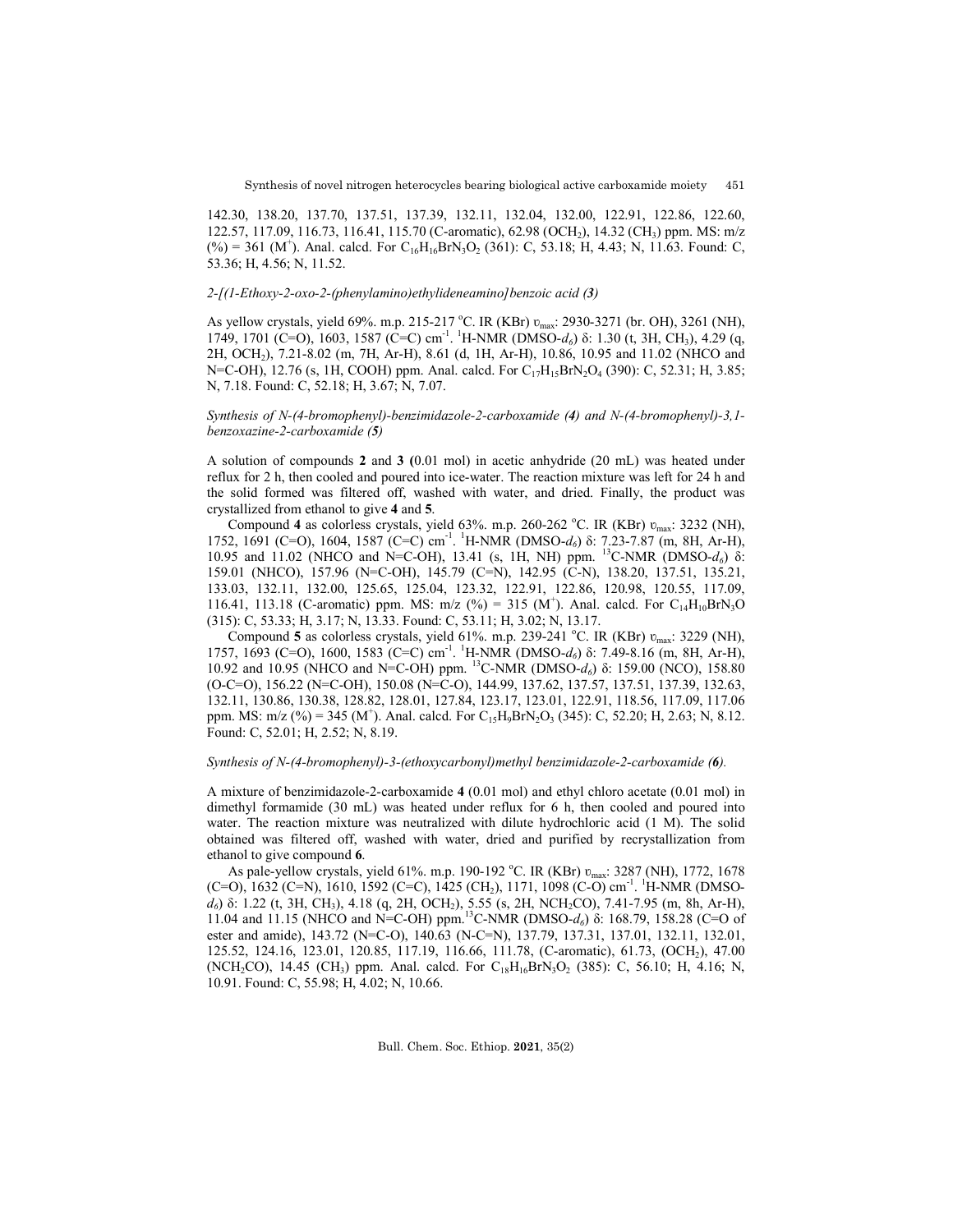### *Synthesis of N-(amino), N-(4-bromophenyl)oxalic acid dicarboxamides (7)*

Reaction of ester oxalic acid carboxamide **1** (0.01 mol)with hydrazine hydrate (0.01 mol) in ethanol (30 mL) was heated under reflux for 2 h, the reaction mixture was cooled and poured into water, then neutralized with dilute hydrochloric acid (1%). Solid product formed was filtered off, washed with water, dried and recrystallized from ethanol to give **7**.

As pale-yellow crystals, yield 56%. m.p. 225-227 °C. IR (KBr)  $v_{\text{max}}$ : 3356, 3285 (NH<sub>2</sub> and NH) 1689 (C=O), 1605, 1592 (C=C) cm<sup>-1</sup>. <sup>1</sup>H-NMR (DMSO-d<sub>6</sub>) δ: 5.21 (s, 2H, NH<sub>2</sub>), 7.57 (d, 2H, Ar-H), 7.87 (d, 2H, Ar-H), 10.51 (s, 1H, NH), 11.02, 11.17 (NHCO, N=C-OH) ppm. Anal. calcd. For  $C_8H_8BrN_3O_2$  (257): C, 37.35; H, 3.11; N, 16.34. Found: C, 37.37; H, 3.02; N, 16.26.

# *Synthesis of N-(4-bromophenyl)-5-thioxo-1,3,4-oxadiazole-2-carboxamide (8)*

A mixture of compound **7** (0.01 mol) and carbon disulphide (0.02 mol) was refluxed in pyridine (30 mL) for 8 h. The reaction mixture was cooled and poured into ice-water, then neutralized with dilute hydrochloric acid (1 M). The formed product was filtered off, washed with water, dried, and recrystallized from ethanol to give **8**.

As colorless crystals, yield 62%. m.p. 263-265 °C. IR (KBr)  $v_{\text{max}}$ : 3281 (NH), 1687 (C=O), 1601, 1590 (C=C) cm<sup>-1</sup>. <sup>1</sup>H-NMR (DMSO-*d<sub>6</sub>*) δ: 7.51-7.60 (d, 2H, Ar-H), 7.80-7.86 (d, 2H, Ar-H), 10.87 AND 11.03 (NHCO and N=C-OH), 11.14 (s, 1H, NH) ppm. <sup>13</sup>C-NMR (DMSO- $d_6$ ) δ: 178.62 (C=S), 159.84 (CONH), 154.84 (N=C-OH) 150.97 (N=C-O), 137.51, 137.34, 132.16, 132.11, 132.06, 123.17, 122.97, 122.91, 117.28, 117.09 (C-aromatic) ppm. MS: m/z (%) = 299 (M<sup>+</sup>). Anal. calcd. For  $C_9H_6BrN_3O_2$  (299): C, 36.12; H, 2.01; N, 14.05. Found: C, 36.08; H, 1.92; N, 13.88.

### *Synthesis of N-(4-bromophenyl)-5-thioxo-4-amino-1,2,4-triazole-3-carboxamide (9)*

A mixture of *N*-(4-bromophenyl)-5-thioxo-1,3,4-oxadiazole-2-carboxamide (**8**) (0.01 mol) and hydrazine hydrate(2 mL)in absolute ethanol was heated under reflux for 4 h. the solvent and excess of hydrazine hydrate were removed under reduced pressure. The residue washed with ether and recrystallized from ethanol to give **9**.

As pale-yellow crystals, yield 63%. m.p. 263-265 °C. IR (KBr)  $v_{\text{max}}$ : 3388, 3261, 3199 (NH<sub>2</sub> and NH<sub>1</sub>) 1691 (C=O), 1589, 1583 (C=C) cm<sup>-1</sup>. <sup>1</sup>H-NMR (DMSO-d<sub>6</sub>) δ: 6.10 (s, 2H, NH<sub>2</sub>), 7.52-7.80 (m, 4H, Ar-H), 10.34 (s, 1H, NH), 10.78 (s, 1H, SH), 11.09, 11.15 (s, 1H, NHCO and N=C-OH) ppm. <sup>13</sup>C-NMR (DMSO-d<sub>6</sub>) δ: 166.50 (C=S), 159.90 (CONH), 158.18 (N=C-OH) 154.18 (N=C-N), 143.54 (N=C-SH), 137.59, 137.51, 137.42, 132.30, 132.11, 131.99, 122.91, 122.77, 122.60, 117.09, 116.98, 116.75 (C-aromatic) ppm. MS: m/z (%) = 313 (M<sup>+</sup> ). Anal. calcd. For C<sub>9</sub>H<sub>8</sub>BrN<sub>5</sub>OS (313): C, 34.50; H, 2.56; N, 22.36. Found: C, 34.33; H, 2.42; N, 22.16.

### *Anti-tumor activity against breast cancer cell line (MCF-7)*

The cytotoxic activity was measured *in vitro* for the thiohydantoin derivatives using the MTT assay. Cells were plated in 96- multiwall plate  $(10^5 \text{ cells/well})$  for 24 h before treatment with the compounds. Test compounds were dissolved in dimethyl sulfoxide. Different concentrations of the compound under test (10, 25, 50, and 100  $\mu$ M) were added to the cell's monolayer. Triplicate wells were prepared for each individual concentration. Monolayer cells were incubated with the compound(s) for 48 h at 37 °C and in atmosphere of 5%  $CO_2$ . After 48 h, cells were fixed, washed, and stained with 40  $\mu$ L of MTT solution (5 mg/mL of MTT in 0.9% NaCl) in each well was added and incubated for an additional 4 h. MTT crystals were solubilized by adding 180 µL of acidified isopropanol/well and the plate was shaken at room temperature, followed by photometric determination of the absorbance at 570 nm using ELISA reader. The molar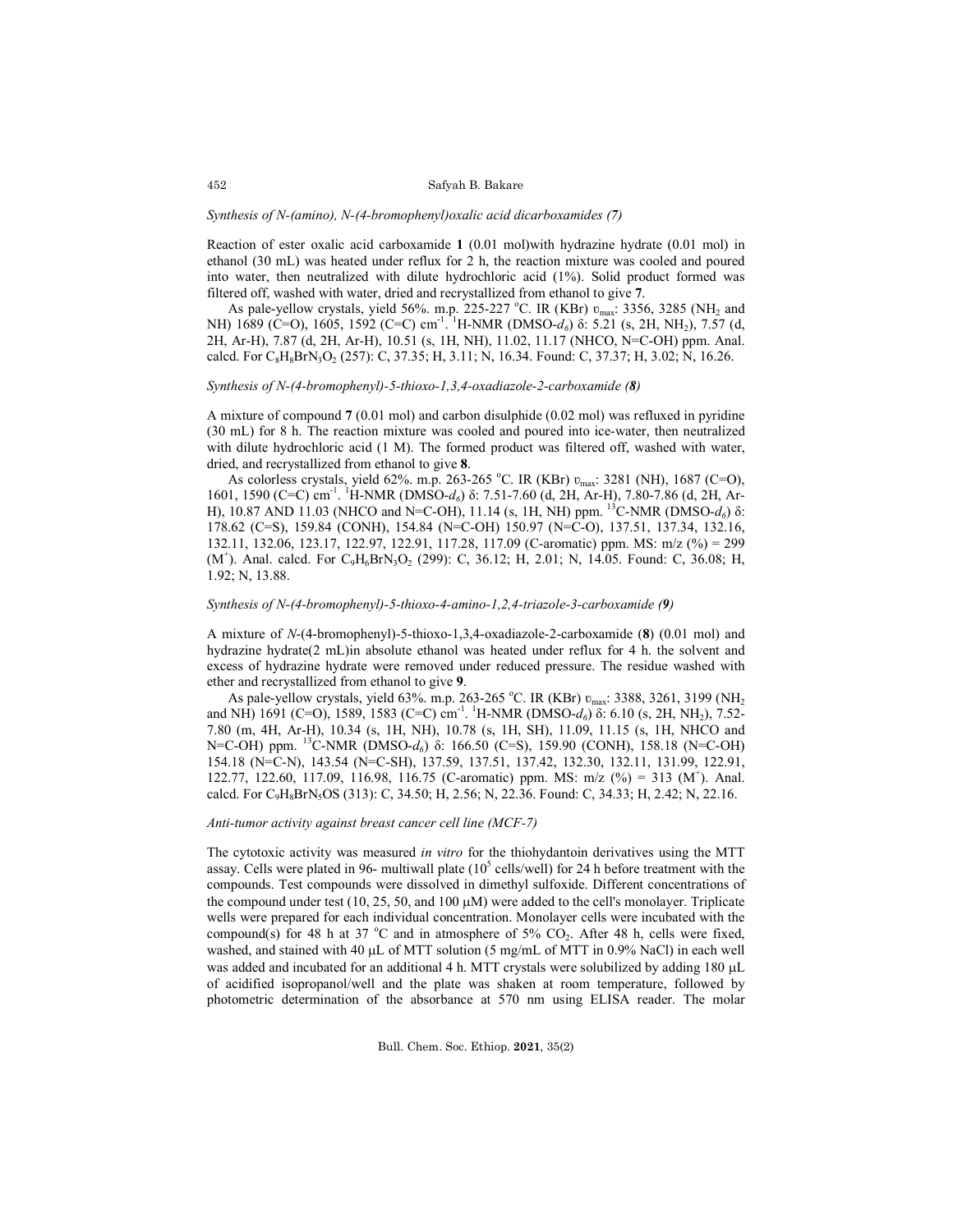concentration required to inhibit 50% of cell viability  $(IC_{50})$  was calculated and compared with the reference drug doxorubicin. The surviving fractions were expressed as means  $\pm$  S.E.M.

#### *Cell cycle analysis of compound 8*

MCF-7 cells,  $(3.0x10<sup>5</sup>$  cells/well) and incubated at 37 °C for 12 h. The target cells were then treated with the compound 8 at its IC<sub>50</sub> concentration dose value for 48 h. After treatment, cells were collected and fixed with 75% ethanol at 20 °C overnight, then, cells were washed with PBS followed by centrifugation and incubated with (10 mg/mL) Rnase (Sigma, USA) and (5 mg/mL) propidium iodide (PI, Sigma) before flow cytometry analysis (*FACSCalibur* cytometer using Cell quest software, BD Bioscience, USA).

## *Apoptosis determination by Annexin-Vassay*

The MCF-7 cells,  $(2 \times 10^5 \text{ cells/well})$  were treated with compound **8** at its IC<sub>50</sub> concentration value for 48 h. After treatment, cells were harvested and washed twice (180 g, 10 min, 4 °C) with PBS. Each cell well was resuspended in 100 μL of binding buffer, and 5 µL Annexin V-FITC were added. After an incubation time of 10 min at room temperature, additional 400 µL of binding buffer were added for a final volume of 500 µL. Cells were stained with PI immediately before measurement. Cells were the analyzed by using *FACSCalibur* Flow cytometer (Becton and Dickinson, Heidelberg, Germany). Data thus obtained were analyzed with Cell-Quest software (Becton and Dickinson, Heidelberg, Germany).

# **RESULTS AND DISCUSSION**

### *Chemistry*

In this investigation, a new simple series of nitrogen heterocycles containing *N*-(4-bromophenyl) carboxamide moiety were designed, synthesized **(**Scheme 1**)** and biologically evaluated for their invitro antitumor activity.

Thus, reaction of diethyl oxalate with *p*-bromoaniline in acetic acid under reflux gave the corresponding ester oxalic acid amide (**1**) as a key starting material. Condensation of ester oxalic acid amide (1) with *o*-phenylene diamine and anthranilic acid in glacial acetic acid led to the formation of 2-[(4-bromophenylamino)-carbonyl, (ethoxy)methylideneamino]aniline (**2**) and 2-[(1-ethoxy-2-oxo-2-(phenylamino)ethylideneamino]benzoic acid (**3**), respectively.

*N*-(4-bromophenyl)-benzimidazole-2-carboxamide (**4**) and *N*-(4-bromophenyl)-3,1-benzoxazine-2-carboxamide (**5**) were obtained *via* cyclization of 2-substituted aniline (**2**) and 2 substituted benzoic acid (**3**) with acetic anhydride under reflux. Alkylation of benzimidazole-2 carboxamide derivative (**4**) with ethyl chloroacetate in dimethyl formamide to yield *N*-(4 bromophenyl)-3-(ethoxycarbonyl)methyl benzimidazole-2-carboxamide (**6**).

Condensation of ester derivative (**1**) with hydrazine hydrate in ethanol under reflux led to the formation ofoxalic acid hydrazide derivative (**7**). The compound **7** was reacted with carbon disulphide in pyridine under reflux gave the corresponding *N*-(4-bromophenyl)-5-thioxo-1,3,4 oxadiazole-2-carboxamide (**8**).

Treatment of 1,3,4-oxadiazole derivative (**8**) with hydrazine hydrate in ethanol under reflux afforded the corresponding *N*-(4-bromophenyl)-5-thioxo-4-amino-1,2,4-triazole-3-carboxamide (**9**).

# *NMR spectra investigation of synthesized nitrogen heterocycles (4-9)*

To confirm the struct6ural features of the compounds, <sup>1</sup>H-NMR and <sup>13</sup>C-NMR spectra of the synthesized nitrogen heterocycles (4-9), recorded in DMSO- $d_6$  were examined.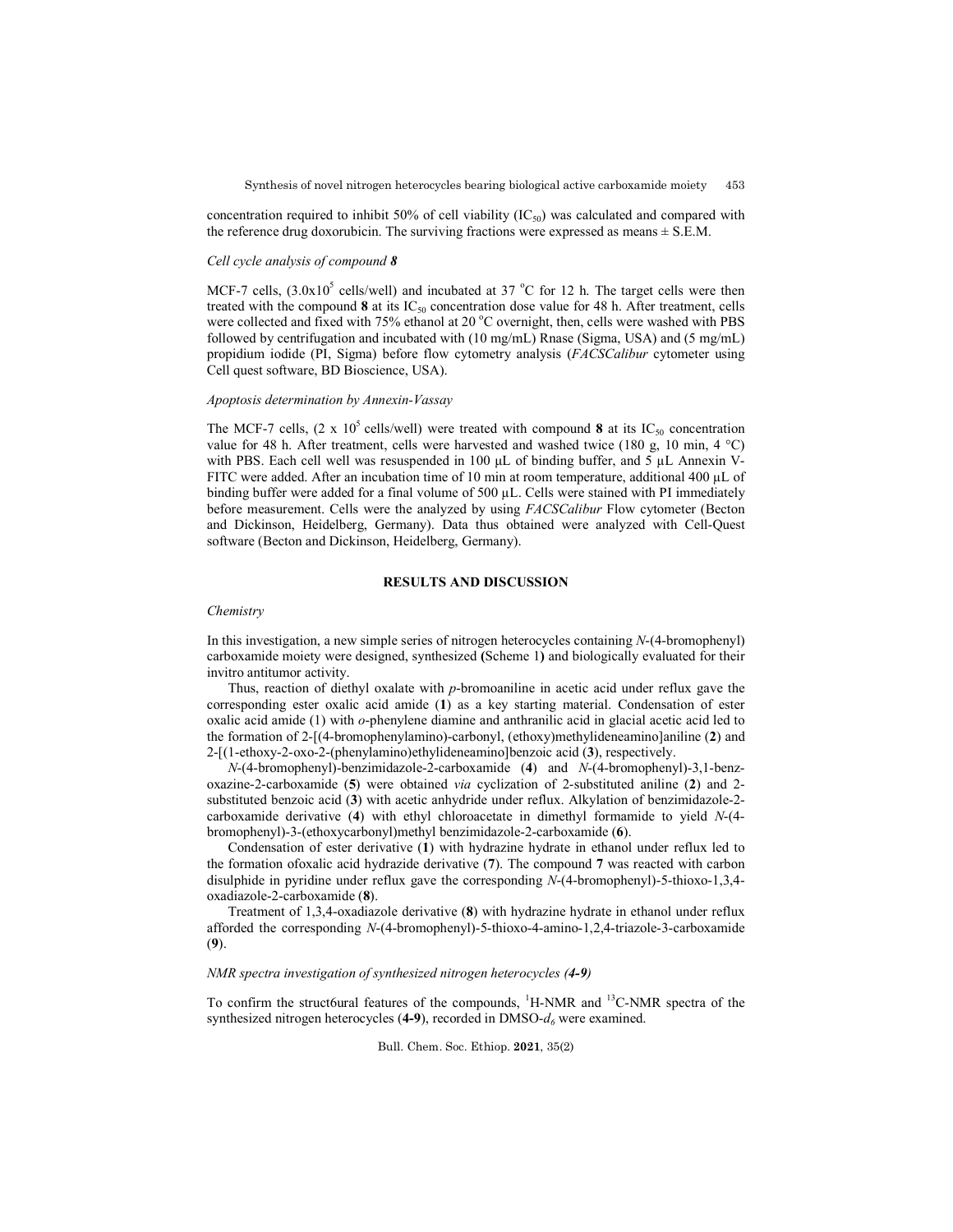*1 H-NMR spectra investigation of nitrogen heterocycles (4-9)*

# *Compounds 4, 5 and 6*

From the data of <sup>1</sup>H-NMR spectra for the compounds 4 and 5 gave clear cut evidence singlet signals at  $\delta$  10.95, 11.02, 13.41 ppm and  $\delta$  10.92, 10.95 ppm due to the proton of NH function for the carboxamide group for the compounds **4** and **5**.

Also, compounds **4** and **5** containing the same protons of aromatic rings, which appeared in the <sup>1</sup>H-NMR spectra as multiplet signals in the expected region at  $\delta$  7.23-8.16, among total 8 protons for the aromatic rings.

In case of compound  $6$ , <sup>1</sup>H-NMR spectrum gave a new three signals at  $\delta$  5.55 as singlet,  $\delta$ 4.20 as quartet signal and δ 1.22 ppm as triplet signal assigned to the protons of methylene and ethoxy function for the CH2COOEt group, clearly confirmed the formation of compound **6**. Also, compound **6** containing the same protons of carboxamide and aromatic rings appeared in the <sup>1</sup>H-NMR spectrum at  $\delta$  11.15, 11.04 ppm (CONH) and  $\delta$  7.40-7.95 ppm as multiplet signals for the aromatic rings.

H-NMR spectra of these compounds **4, 5** and **6** gives number of proton signals, which showed that the presented two isomer of these compounds as shown in Figure 2.



Figure 2. Keto-enol tautomers of compounds **4-6**.

# *Compounds 8 and 9*

From study, the <sup>1</sup> H-NMR spectra of compounds **8** and **9** showed the structure of these compounds in thione-thiol and keto-enol tautomers. <sup>1</sup> H-NMR spectra of these compounds **8** and **9** showed the presented singlet signals in the region at δ 10.34-11.20 ppm refer to the protons of carboxamide (NHCO and N=C-OH) and thiosemicarbazide groups. In addition, the number of proton signals of the aromatic ring were observed within the expected chemical shift regions and showed that the presented four isomers of these compounds as shown in Figure 3.

*13C-NMR spectra investigation of nitrogen heterocycles (4-9)*

## *Compounds 4, 5 and 6*

From study, the  $^{13}$ C-NMR spectra of compounds 4, 5 and 6 showed the structure of these compounds in two isomers as keto-enol tautomers (Figure 2).

Bull. Chem. Soc. Ethiop. **2021**, 35(2)

### 454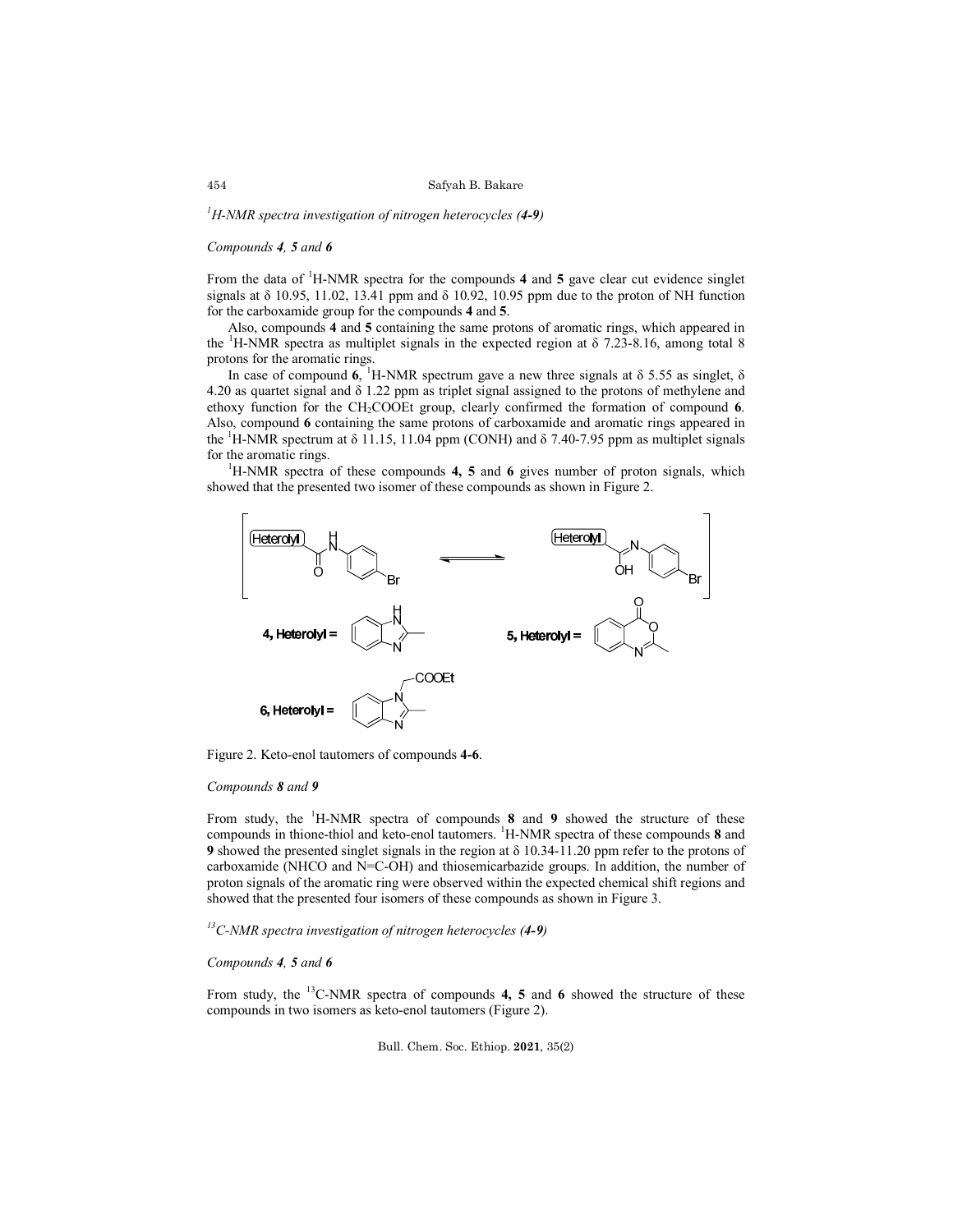13C-NMR spectra of these compounds **4, 5** and **6** showed that the presented two characteristic signals at δ 159.01, 159.00 ppm refer to the protons of NHCO groups for the keto form, and at δ 157.96, 156.22 ppm attributed to the protons of OH (N=C-OH) groups for the enol form. Also, <sup>13</sup>C-NMR revealed a characteristic carbon signal in the region  $\delta$  145.00-112.00 ppm due to the carbons of aromatic ring, these signals further supported the formation of two isomers for these compounds **4**, **5** and **6**.



Figure 3. Different isomers of compounds **8** and **9**.

# *Compounds 8 and 9*

From the data of 13C-NMR spectra for the compounds **8** and **9** gave and showed that the presented characteristic carbon signals in the region δ 179.00-142.00 ppm due to the carbons of two isomers for the carboxamide and thiocarboxamide groups as shown in Figure 3. The <sup>13</sup>C-NMR spectra of compounds **8** and **9** showed the presence of three values of each carbon signal of the aromatic ring carbon, these signals further confirmed the presented three isomers of these compounds.

# *Anti-tumor activity against breast carcinoma (MCF-7) cells*

Compounds **4**, **5**, **6**, **8** and **9** were tested for their anti-proliferative activity against breast carcinoma (MCF-7) cell line using MTT assay method. Doxorubicin (Dox) was employed as positive reference. The  $IC_{50}$  values ( $\mu$ M) of the tested compounds and reference compound are listed in Table 1 and presented graphically in Figure 4. The most potent compound **8** was the most active with  $IC_{50}$  values less than 5  $\mu$ M. In conclusion, compounds 8 and 9 were the most potent active compounds. The highest cytotoxic compound is  $\mathbf{8}$  which had IC<sub>50</sub> value of 3.81  $\mu$ M compared with the value of 2.29  $\mu$ M of Dox.

|  | Table 1. Calculated IC <sub>50</sub> ( $\mu$ M) for compounds 4, 5, 6,8 and 9 against breast carcinoma (MCF-7) cells. |  |  |  |  |  |  |  |
|--|-----------------------------------------------------------------------------------------------------------------------|--|--|--|--|--|--|--|
|--|-----------------------------------------------------------------------------------------------------------------------|--|--|--|--|--|--|--|

| Compound No. | $IC_{50}$ ( $\mu$ M)/MCF-7 | $IC_{50}$ ( $\mu$ M)/Hs371T |  |  |
|--------------|----------------------------|-----------------------------|--|--|
|              | $10.01 \pm 0.08$           |                             |  |  |
|              | $11.22 \pm 0.61$           | ۰                           |  |  |
|              | $29.27 \pm 0.19$           | ۰                           |  |  |
|              | $3.81 \pm 0.11$            | $75.21 \pm 0.21$            |  |  |
|              | $5.32 \pm 0.14$            | -                           |  |  |
| Dox          | $2.29 \pm 0.09$            | $112.06 \pm 0.12$           |  |  |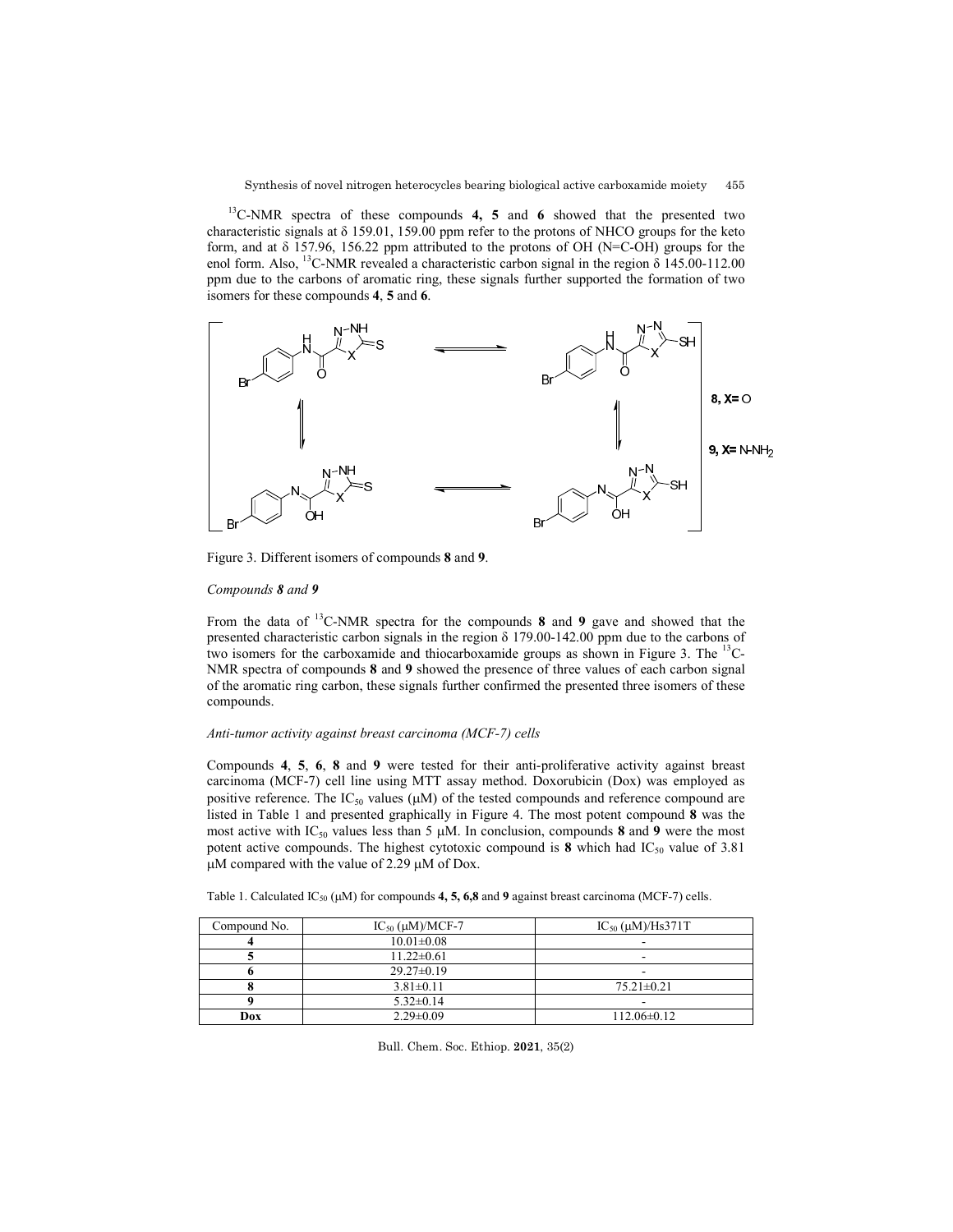

Scheme 1. Synthesis of nitrogen heterocycles containing *N*-4-(bromophenyl)-carboxamide moiety (**4-9**).

# *Cell cycle analysis of compound 8*

To study the mechanism of anticancer activity of compound **8**, cell cycle analysis was carried out using DNA flow cytometry analysis in MCF-7 cells. MCF-7 cells were incubated with  $IC_{50}$ concentration of compound **8** for 24 h and then subjected to DNA flow cytometry analysis. Compound **8** could enhance the G1 phase by 13.13% compared with the untreated control. This effect was accompanied by increase in cell percentage in  $G_0$ phase of the cell cycle. These results suggested that compound **8** induce cancer cell death via G1 phase arrest with apoptosis inducing activity marked by the presence  $G_0$  peak in the cell cycle distribution profile of MCF-7 cells (Figure 5).

Bull. Chem. Soc. Ethiop. **2021**, 35(2)

456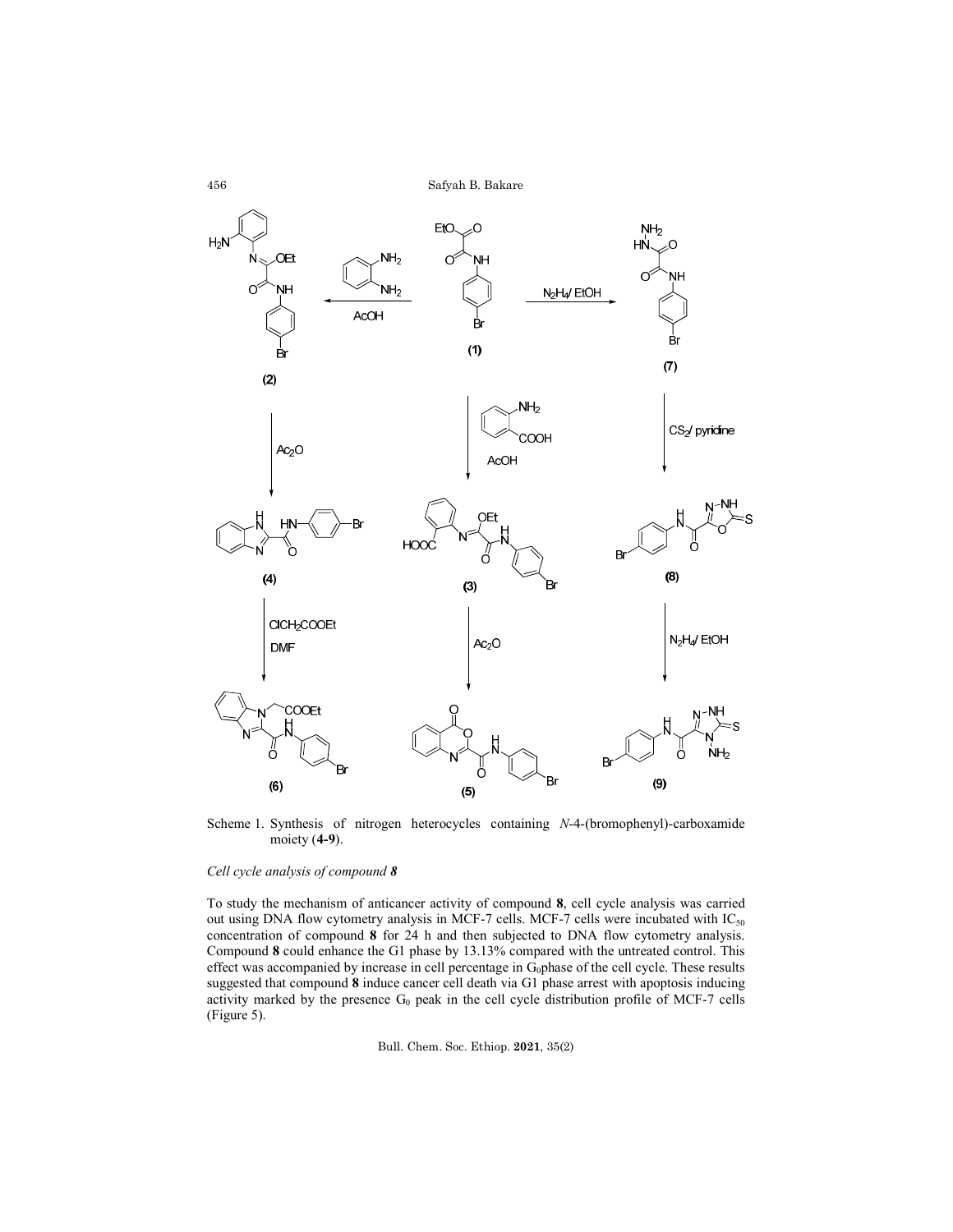

Synthesis of novel nitrogen heterocycles bearing biological active carboxamide moiety 457

Comp No.

Figure 4. Calculated  $IC_{50}$  ( $µM$ ) for compounds 4, 5, 6, 8 and 9 against breast carcinoma (MCF-7) cells.



Figure 5. Effect of compound **8** on the cell cycle profile of MCF-7.

# **CONCLUSION**

A new simple series of nitrogen heterocycles bearing biologically active carboxamide moiety were synthesized from *p*-bromo aniline and diethyl oxalate as a key starting material. The structure of these nitrogen heterocycles was confirmed by IR, <sup>1</sup>H-NMR, <sup>13</sup>C-NMR, MS and elemental analysis. In this work, the synthesized nitrogen heterocycles were screened for their anticancer activity against MCF-7 cells. The results of revealed that compound **8** was the most potent cytotoxic activity. Cell cycle analysis demonstrated that compound **8** induce cell cycle arrest at G1 phase with apoptosis inducing activity marked by increase in G0 phase.

#### **REFERENCES**

- 1. Fujita, S.; Yamamoto, S.; Akasu, T.; Moriya, Y.; Taniguchi, H.; Shimoda, T. Quantification of CD10 mRNA in colorectal cancer and relationship between mRNA expression and liver metastasis. *Anticancer Res*. **2007**, 27, 3307-3312.
- 2. Silverman, R.B. *The Organic Chemistry of Drug Design and Drug Action*, Academic Press: London; **1992**; p 263.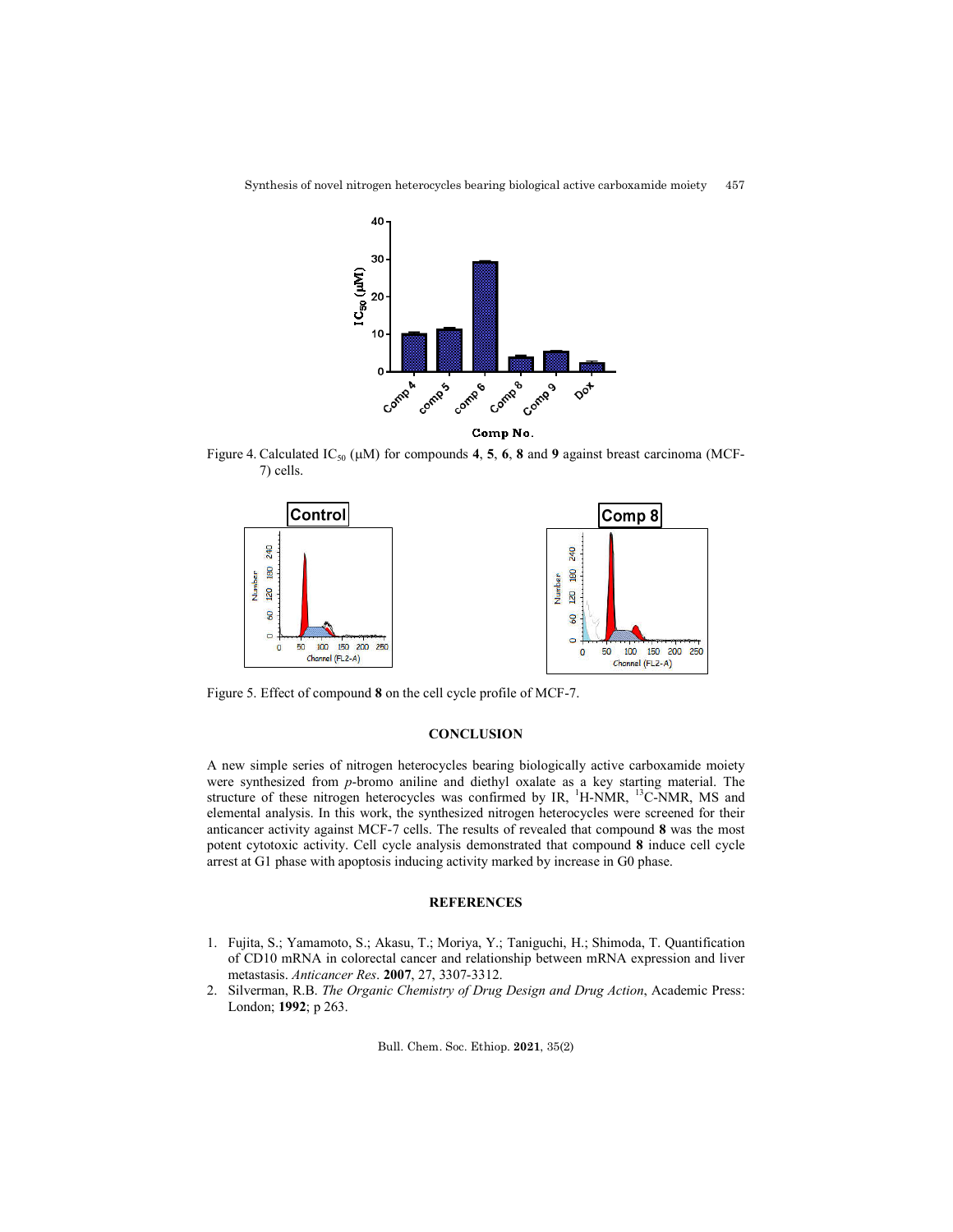- 3. Tebbe, M.J.; Spitzer, W.A.; Victor, F.; Miller, S.C.; Lee, C.C.; Sattelbery, T.R.; Mckinney, E.; Tang, C.S. Antirhino/enteroviral vinylacetylene benzimidazoles: A study of their activity and oral plasma levels in mice. *J. Med. Chem*. **1997**, 40, 3937-3946.
- 4. Kim, J.S.; Cratto, B.; Yu, C.; Liu, A.; Liu, L.F.; Lavioe, E. Substituted 2,5'-Bi-1Hbenzimidazoles: Topoisomerase I inhibition and cytotoxicity. *J. Med. Chem*. **1996**, 39, 992- 998.
- 5. Zarrinmayeh, H.; Zimmerman, D.M.; Cantrell, B.E.; Schober, D.A.; Bruns, R.F. Structureactivity relationship of a series of diaminoalkyl substituted benzimidazole as neuropeptide Y Y1 receptor antagonists. *Bioorg. Med. Chem. Lett*. **1999**, 9, 647-652.
- 6. Kohara, Y.; Kubo, K.; Imamiya, E.; Wada, T.; Inada, Y.; Naka, T. Synthesis and angiotensin II receptor antagonistic activities of benzimidazole derivatives bearing acidic heterocycles as novel tetrazole bioisosteres. *J. Med. Chem*. **1996**, 39, 5228-5235.
- 7. Denny, W.A.; Rewcastle, O.W.; Bagley, B.C. Potential antitumor agents. 59. Structureactivity relationships for 2-phenylbenzimidazole-4-carboxamides, a new class of minimal DNA-intercalating agents which may not act via topoisomerase II. *J. Med. Chem*. **1990**, 33, 814-819.
- 8. White, W.A.; Curtin, J.N.; Eastman, W.B.; Golding, T.B.; Hostomsky, Z.; Kyle, S.; Li, J.; Maegley, A.K.; Skalitzky, J.D.; Webber, E.S.; Yu, X.H.; Griffin, J.R. Potentiation of cytotoxic drug activity in human tumour cell lines, by amine-substituted 2 arylbenzimidazole-4-carboxamide PARP-1 inhibitors. *Bioorg. Med. Chem*. *Lett*. **2004**, 14, 2433-2437.
- 9. Lyenger, S.; Nuhhauser, M.A.; Thor, K.B. *US Patent* **1996**, 13, 129.
- 10. Spasov, A.A.; Pozhitsa, N.I.; Bugaeva, I.L.; Anisimova, A.V. Benzimidazole derivatives: Spectrum of pharmacological activity and toxicological properties (a review). *Pharm. Chem. J*. **1999**, 33, 232-243.
- 11. Kazimier, Z.; Andrzejewska, M.; Kaustova, J.; Klimesova, V. Synthesis and antimycobacterial activity of 2-substituted halogenobenzimidazoles. *Eur. J. Med. Chem*. **2005**, 40, 203-208.
- 12. Elokdah, H.M.; Chai, S.Y.; Sulkowski, T.S. *US Patent* **1998**, 5, 764, 473; *Chem. Abstr*. **1998**, 129, 587849.
- 13. Stevenson, C.; Davies, R.; Jeremy, H. Photosensitization of guanine-specific DNA damage by 2-phenylbenzimidazole and the sunscreen agent 2-phenylbenzimidazole-5-sulfonic acid. *Chem. Toxicol*. **1999**, 12, 38-45.
- 14. Bai, Y.; Lu, J.; Shi, Z.; Yang, B. Synthesis of 2,15-hexadecanedione as a precursor of Muscone. *Synth. Lett*. **2001**, 2001, 544-546.
- 15. Roth, M.; Norning Star, M.L.; Boyer, P.L.; Hughes, S.H.; Bukheit, R.W.; Miechejdu, C.S. Synthesis and biological activity of novel nonnucleoside inhibitors of HIV-1 reverse transcriptase. 2-Aryl-substituted benzimidazoles. *J. Med. Chem*. **1997**, 40, 4199-4207.
- 16. Migawa, M.T.; Giradet, J.L.; Walker, J.A.; Roszalka, G.W.; Chamberlain, S.D.; Dracin, J.C.; Townsend, L.B. Design, synthesis, and antiviral activity of  $\alpha$ -nucleosides: d- and lisomers of lyxofuranosyl- and (5-deoxylyxofuranosyl)benzimidazoles. *J. Med. Chem*. **1998**, 41, 1242-1251.
- 17. Tamm, I.; Seghal, P.B. Halobenzimidazole ribosides and RNA synthesis of cells and viruses. *Adv. Virus. Res*. **1978**, 22, 187-258.
- 18. Tamm, I. Ribonucleic acid synthesis and influenza virus multiplication. *Science* **1957**, 126, 1235-1236.
- 19. Porcari, A.R.; Devivar, R.V.; Kueera, L.S.; Drach, J.C.; Townsend, L.B. Design, synthesis, and antiviral evaluations of 1-(substituted benzyl)-2-substituted-5,6-dichlorobenzimidazoles as nonnucleoside analogues of 2,5,6-trichloro-1-(β-d-ribofuranosyl)benzimidazole. *J. Med. Chem*. **1998**, 41, 1252-1262.

Bull. Chem. Soc. Ethiop. **2021**, 35(2)

#### 458